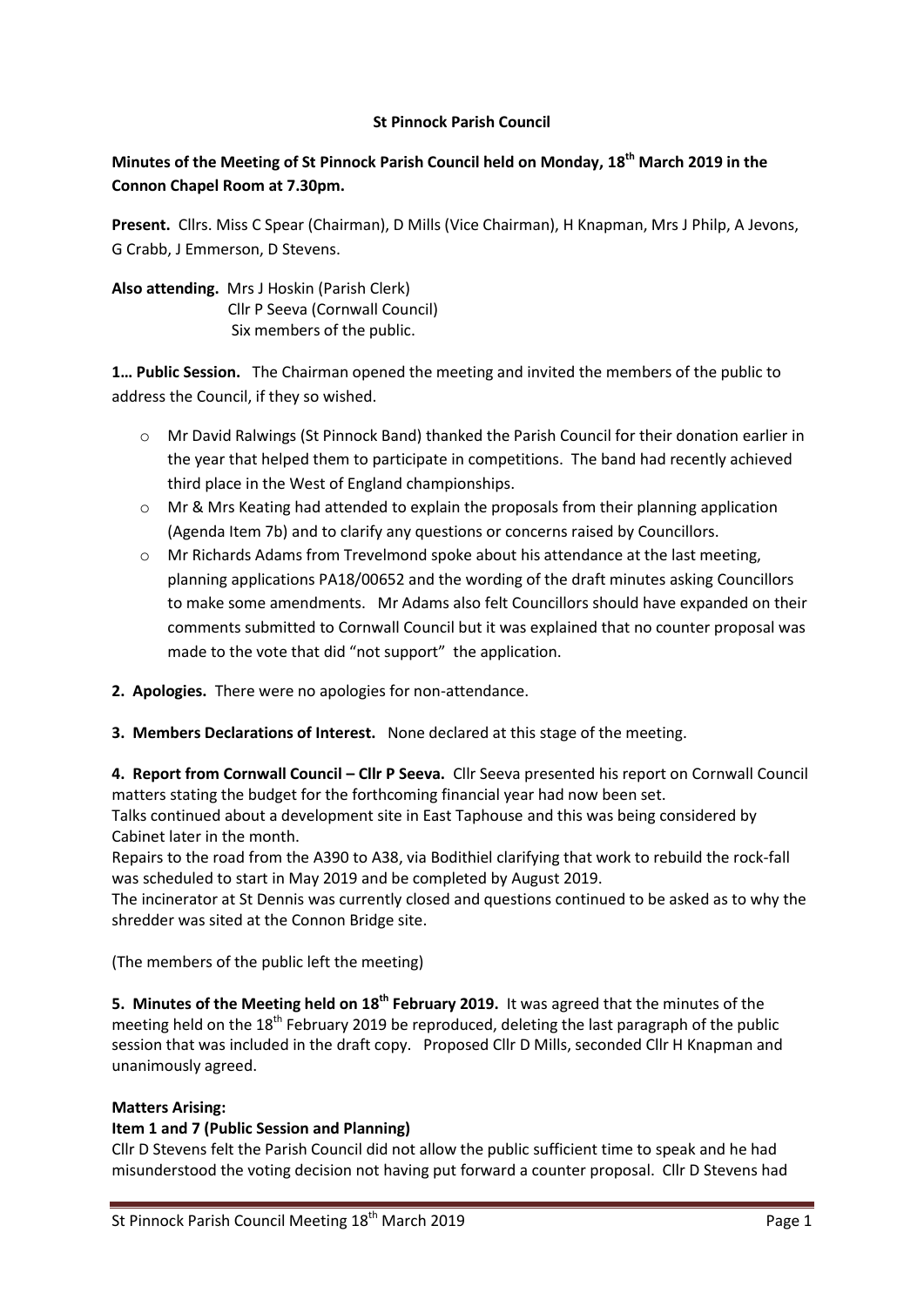corresponded with the Clerk and Cllr D Mills since the last meeting and Cllr D Mills clarified the procedures for meetings, the timescale allowed for public participation and the voting process. The motion at the meeting to support the application, but forward by Cllr D Mills was defeated with no counter proposal, so the decision to "not support" was carried. Members of the public had not contacted to Clerk to ask for a meeting with the Council to discuss the application.

Cllr P Seeva confirmed the time limit for public speaking and felt the Chairman had conducted the meeting in the correct manner. The minutes were a record of subjects and decisions and would not contain everyone's individual comments.

# **6. Accounts / Financial Matters.**

**a) To approve the payment of accounts as presented.** The Council approved the payment of the accounts, proposed Cllr G Crabb, seconded Cllr D Mills and unanimously agreed.

| Ch 869/870 | J Hoskin / HMRC – clerks payment             | f 149.42  |
|------------|----------------------------------------------|-----------|
| Ch 871     | Cornwall Council - 2016/7 elections expenses | £ 342.28  |
| Ch 872     | FLEET - defibrillator for Trevelmond         | £2,500.00 |

# **7. Planning Applications.**

**a) PA19/01517 Ms Annette Wilshaw, SUEZ Recycling and recovery UK, Connon Bridge, East Taphouse – Proposed further development of the existing operational Connon Bridge Landfill waste management facility with variation of condition Nos.** 

 **2,3,4,10,11,13,15,23,31,32,33,35,36,37,38 and 40 of PA12/06980 seeking revised (reduced level) contours and revised restoration strategy including drainage / planting / public access / restoration hours matters.** It was resolved to request the date for the submitting comments be extended allowing Councillors to attend the next Connon Bridge Landfill site meeting an compile a response for the next Parish Council meeting. Proposed Cllr D Mills, seconded Cllr A Jevons and unanimously agreed.

**b) PA19/01588 Mr Christopher Keating, Primrose Cottage, East Taphouse – demolition of existing outbuildings and replace with reduced size garage and new workshop to enable extended driveway. Replacement of existing balcony non SE elevation to include steps into garden and other minor domestic alterations including new garden wall to front elevation.** It was noted this was an amendment to a previous application.

Support, proposed Cllr D Mills, seconded by Cllr J Emmerson and unanimously agreed.

**c) PA19/01617 Mr Paul Hicks, Insta Volt Ltd, Trago Mills, Two Waters Foot – Installation of two rapid electric vehicle charging stations and associated equipment within the car park.**  Support, proposed Cllr A Jevons, seconded Cllr J Philp and unanimously agreed.

**8. Playing Field, East Taphouse – update from Clerk on funding to replace the surfacing.** The applications to obtain the S106 / CIL funding had been submitted to Cornwall Council. This was money allocated for the purposes of recreation / education from the building of the Treffy Grove development.

# **9. Correspondence.**

o Cornwall Council meet the Planners event.

### **10. Highway matters to be reported to Cormac.**

o The overgrown surface of the footpath from Pendopwer to Trago Lane at East Taphouse had not been cleared.